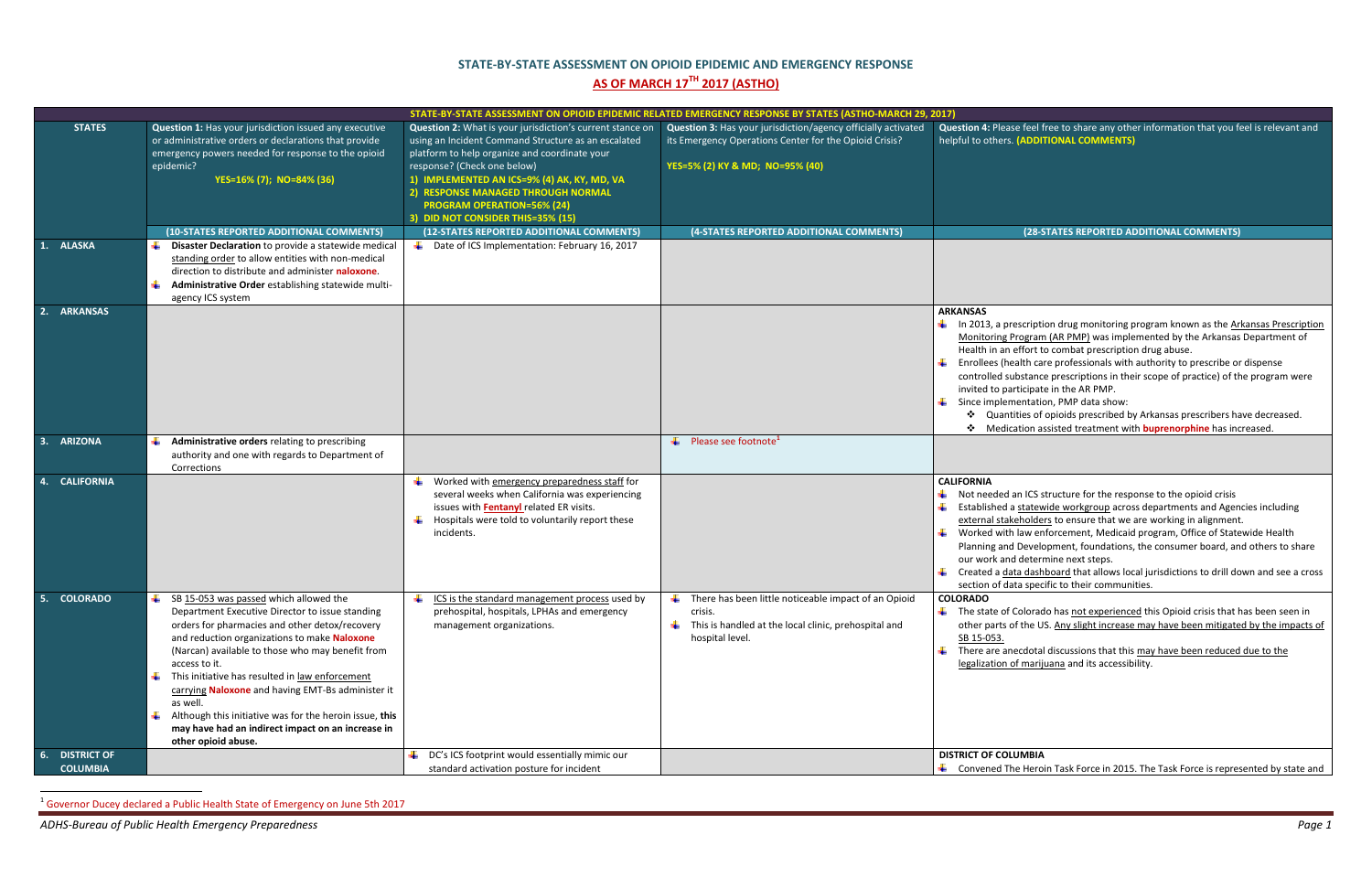ase feel free to share any other information that you feel is relevant and **helphane (ADDITIONAL COMMENTS)** 

ernment agencies.

Ition with various agencies, the Task Force began to address heroin ses and other drug related issues like **K2 and synthetic cannabinoids.** surveillance (ESSENCE) is used to view findings consistent with an

, geo-mapping based on Fire and EMS, MPD and Fusion data provides  $\overline{p}$  hotspots and overall distribution of heroin and other trends, e.g. **Carfentanyl.**

ency on substance abuse and mental health, in Florida, is the t of Children and Families. They are taking the lead on this issue.

|               |                                                                                                                                                                                                                                                                                                                                                                                                                                                                                                                                                                                                                                                                                                                                                                                                                                                                                                                                                                                                                                                                                                                                                                                                                                                                                      | STATE-BY-STATE ASSESSMENT ON OPIOID EPIDEMIC RELATED EMERGENCY RESPONSE BY STATES (ASTHO-MARCH 29, 2017)                                                                                                                                                                                                                                                                                                                                                                                                                                                                                                                                                                                                                                      |                                                                                                                                                            |                                                                                                                                               |
|---------------|--------------------------------------------------------------------------------------------------------------------------------------------------------------------------------------------------------------------------------------------------------------------------------------------------------------------------------------------------------------------------------------------------------------------------------------------------------------------------------------------------------------------------------------------------------------------------------------------------------------------------------------------------------------------------------------------------------------------------------------------------------------------------------------------------------------------------------------------------------------------------------------------------------------------------------------------------------------------------------------------------------------------------------------------------------------------------------------------------------------------------------------------------------------------------------------------------------------------------------------------------------------------------------------|-----------------------------------------------------------------------------------------------------------------------------------------------------------------------------------------------------------------------------------------------------------------------------------------------------------------------------------------------------------------------------------------------------------------------------------------------------------------------------------------------------------------------------------------------------------------------------------------------------------------------------------------------------------------------------------------------------------------------------------------------|------------------------------------------------------------------------------------------------------------------------------------------------------------|-----------------------------------------------------------------------------------------------------------------------------------------------|
| <b>STATES</b> | <b>Question 1: Has your jurisdiction issued any executive</b><br>or administrative orders or declarations that provide<br>emergency powers needed for response to the opioid<br>epidemic?<br>YES=16% (7); NO=84% (36)                                                                                                                                                                                                                                                                                                                                                                                                                                                                                                                                                                                                                                                                                                                                                                                                                                                                                                                                                                                                                                                                | Question 2: What is your jurisdiction's current stance on<br>using an Incident Command Structure as an escalated<br>platform to help organize and coordinate your<br>response? (Check one below)<br>1) IMPLEMENTED AN ICS=9% (4) AK, KY, MD, VA<br>2) RESPONSE MANAGED THROUGH NORMAL<br><b>PROGRAM OPERATION=56% (24)</b><br><b>DID NOT CONSIDER THIS=35% (15)</b><br>management.<br>The DC Department of Health's Health Emergency<br>Preparedness and Response Administration (DOH<br>HEPRA) has incorporated a 24/7 Watch Officer<br>program that is able to effectively initiate<br>coordinated response action of micro or macro                                                                                                        | Question 3: Has your jurisdiction/agency officially activated<br>its Emergency Operations Center for the Opioid Crisis?<br>YES=5% (2) KY & MD; NO=95% (40) | <b>Question 4: Plea</b><br>helpful to others<br>federal gove<br>₩.<br>In collabora<br>use/overdos<br>Syndromic s<br>overdose.<br>Additionally |
|               |                                                                                                                                                                                                                                                                                                                                                                                                                                                                                                                                                                                                                                                                                                                                                                                                                                                                                                                                                                                                                                                                                                                                                                                                                                                                                      | incidents in near real-time, which supports an<br>immediate response to any reported epidemiologic<br>urgent matter.<br>Should such an urgent event occur, our Health<br>Emergency Command Center will be activated in<br>collaboration with the DC Department of Health's<br>Health and Medical Coalition (HMC).<br>Communication and messaging would ensue with<br>Emergency Departments and with a request for<br>relevant information marked by opioid incidents.<br>The ICS system allows us to incorporate subject<br>matter experts (SMEs) in overdose, treatment,<br>detox, residential/outpatient rehab and therapies.<br>Our Task Force supports our Public Health<br>Emergency Preparedness efforts with situational<br>awareness. |                                                                                                                                                            | potential are<br>Carfentanyl                                                                                                                  |
| 7. FLORIDA    | In 2016, Florida enacted the "Emergency<br>Treatment and Recovery Act" which authorizes<br>health care practitioners to prescribe and dispense<br>opioid antagonists to patients, caregivers and first<br>responders for the emergency treatment of known<br>or suspected opioid overdoses occurring when a<br>health care practitioner is not available.<br>Pharmacists are authorized to dispense an<br>appropriately labeled opioid antagonist based on a<br>prescription that has been issued in the name of a<br>patient or caregiver.<br>$\frac{1}{\sqrt{1}}$ The statute defines caregiver and authorizes<br>patients or caregivers to store and possess a<br>dispensed opioid antagonist for later<br>administration.<br>Additionally, it authorizes emergency responders,<br>₩<br>including but not limited to, law enforcement<br>officers, paramedics and emergency medical<br>technicians, to possess, store and administer<br>emergency opioid antagonists as clinically<br>indicated.<br>Immunity from civil liability is provided under s.<br>₩.<br>768.13, F.S., the Good Samaritan Act, to any person,<br>including health care practitioners and emergency<br>responders, who possess, administer or store an<br>approved opioid antagonist in accordance with the |                                                                                                                                                                                                                                                                                                                                                                                                                                                                                                                                                                                                                                                                                                                                               |                                                                                                                                                            | <b>FLORIDA</b><br>₩.<br>The lead age<br>Department                                                                                            |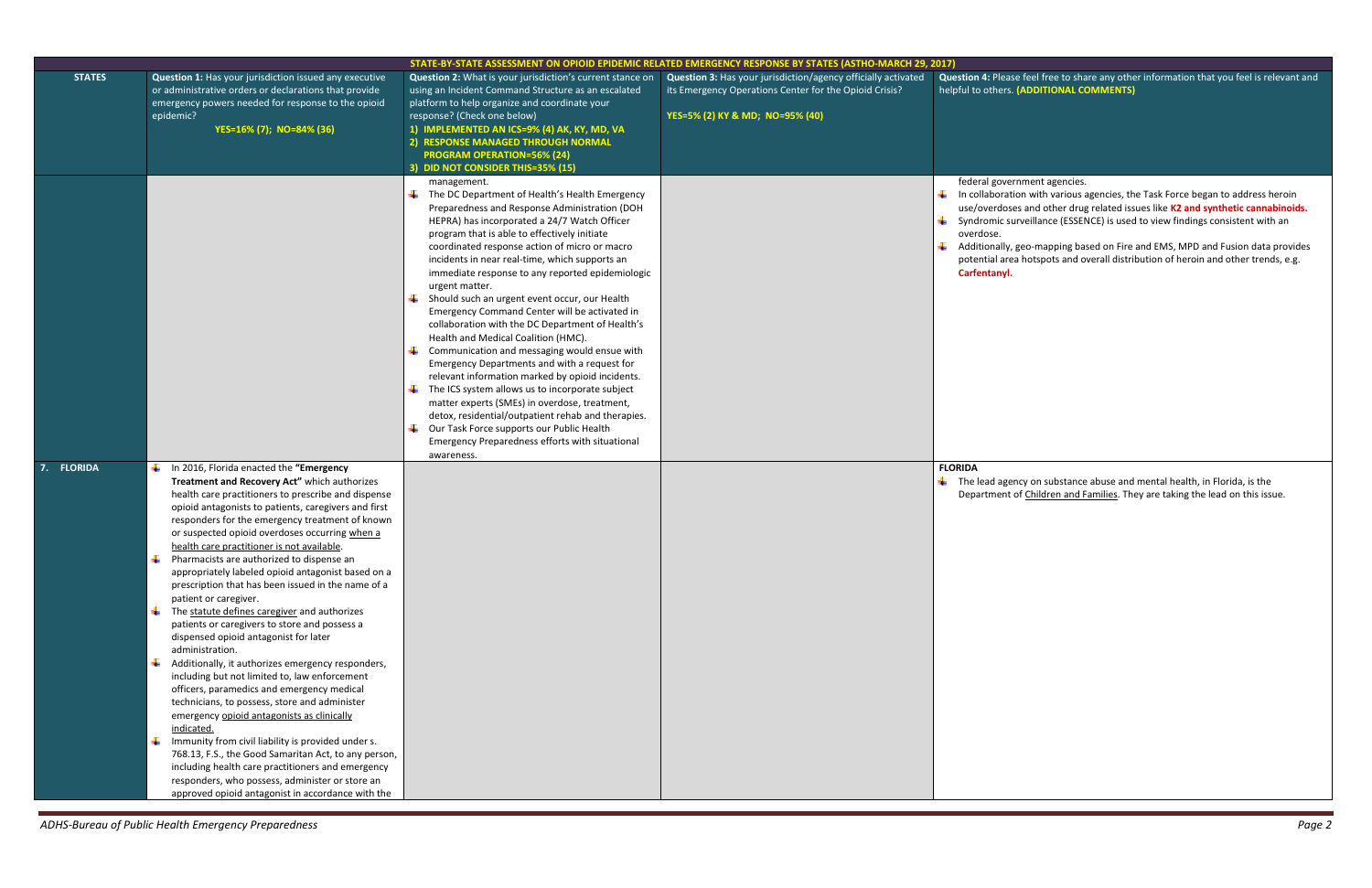## se feel free to share any other information that you feel is relevant and **(ADDITIONAL COMMENTS)**

e concerns around the opioid epidemic; however, the conditions in ot warrant emergency operations or even need for specific response at

th Director (or SHO), however, has convened a multi-disciplinary work n the Department to review and discuss potential issues and identify ed to address and possible preventive or future response actions.

seeking alternative funding to create a free-standing program that would e Harm Reduction Mobile Program.

m would build upon the work done by Preparedness and HIV but would ed by dedicated staff and would use preparedness plans, resources and s already established (like the mobile pharmacy and network of pharmacy volunteers) to support.

If would offer a variety of services and include response component for erdoses or spread of disease from IV drug use.

ther component would be a "fusion center" of sorts that would involve on with partners that collect and have access to data and information pioid use and would have a response plan to outline the roles of various respond to surges.

tate Analytical & Fusion Exchange LA-SAFE supports the state during ters and emergencies by gathering, analyzing and disseminating ito assist relevant agencies in their decision making processes, which urce maximization in the protection of citizens of the state of Louisiana. s are responsible for information exchange and dissemination of ormation pertaining to ESF-8 which affects the public health or possesses al to affect the public health of the citizens of Louisiana.

If have been conferring regularly regarding the opioid epidemic. BCP vith LA-SAFE in assisting The Gulf Coast High Intensity Drug Trafficking DGTA) in coordinating its annual drug threat assessment by completing a roduce this year's drug survey.

| STATE-BY-STATE ASSESSMENT ON OPIOID EPIDEMIC RELATED EMERGENCY RESPONSE BY STATES (ASTHO-MARCH 29, 2017) |                                                                                                                                                                                                                                                                                                                                                                                |                                                                                                                                                                                                                                                                                                                                                                 |                                                                                                                                                                                                                                                                                                                                                                                                                                                                                                                                                                                                                                                                                                                                                                                                                                                                                                                                                                                                                                                                                                                                                                                                                                                     |                                                                                                                                                                                                                             |
|----------------------------------------------------------------------------------------------------------|--------------------------------------------------------------------------------------------------------------------------------------------------------------------------------------------------------------------------------------------------------------------------------------------------------------------------------------------------------------------------------|-----------------------------------------------------------------------------------------------------------------------------------------------------------------------------------------------------------------------------------------------------------------------------------------------------------------------------------------------------------------|-----------------------------------------------------------------------------------------------------------------------------------------------------------------------------------------------------------------------------------------------------------------------------------------------------------------------------------------------------------------------------------------------------------------------------------------------------------------------------------------------------------------------------------------------------------------------------------------------------------------------------------------------------------------------------------------------------------------------------------------------------------------------------------------------------------------------------------------------------------------------------------------------------------------------------------------------------------------------------------------------------------------------------------------------------------------------------------------------------------------------------------------------------------------------------------------------------------------------------------------------------|-----------------------------------------------------------------------------------------------------------------------------------------------------------------------------------------------------------------------------|
| <b>STATES</b>                                                                                            | Question 1: Has your jurisdiction issued any executive<br>or administrative orders or declarations that provide<br>emergency powers needed for response to the opioid<br>epidemic?<br>YES=16% (7); NO=84% (36)<br>Act.                                                                                                                                                         | Question 2: What is your jurisdiction's current stance on<br>using an Incident Command Structure as an escalated<br>platform to help organize and coordinate your<br>response? (Check one below)<br>1) IMPLEMENTED AN ICS=9% (4) AK, KY, MD, VA<br>2) RESPONSE MANAGED THROUGH NORMAL<br><b>PROGRAM OPERATION=56% (24)</b><br>3) DID NOT CONSIDER THIS=35% (15) | Question 3: Has your jurisdiction/agency officially activated<br>its Emergency Operations Center for the Opioid Crisis?<br>YES=5% (2) KY & MD; NO=95% (40)                                                                                                                                                                                                                                                                                                                                                                                                                                                                                                                                                                                                                                                                                                                                                                                                                                                                                                                                                                                                                                                                                          | <b>Question 4: Plea</b><br>helpful to others                                                                                                                                                                                |
|                                                                                                          |                                                                                                                                                                                                                                                                                                                                                                                |                                                                                                                                                                                                                                                                                                                                                                 |                                                                                                                                                                                                                                                                                                                                                                                                                                                                                                                                                                                                                                                                                                                                                                                                                                                                                                                                                                                                                                                                                                                                                                                                                                                     |                                                                                                                                                                                                                             |
| 8. GEORGIA                                                                                               | Proposed legislative bill moving through legislature<br>at this time for emergency powers.                                                                                                                                                                                                                                                                                     |                                                                                                                                                                                                                                                                                                                                                                 |                                                                                                                                                                                                                                                                                                                                                                                                                                                                                                                                                                                                                                                                                                                                                                                                                                                                                                                                                                                                                                                                                                                                                                                                                                                     |                                                                                                                                                                                                                             |
| 9. HAWAII                                                                                                |                                                                                                                                                                                                                                                                                                                                                                                | While this hasn't been specifically considered, our<br>practice here is that should a response escalate to<br>require multiple resources and a number of staff<br>(e.g., large-scale outbreak), ICS would be utilized.                                                                                                                                          |                                                                                                                                                                                                                                                                                                                                                                                                                                                                                                                                                                                                                                                                                                                                                                                                                                                                                                                                                                                                                                                                                                                                                                                                                                                     | <b>HAWAII</b><br>₩<br>Aware of the<br>Hawaii do no<br>this time.<br>¥<br>Hawaii Healt<br>group withir<br>areas we ne                                                                                                        |
| 10. KENTUCKY                                                                                             |                                                                                                                                                                                                                                                                                                                                                                                | Date of ICS Implementation: Labor Day weekend<br>2016                                                                                                                                                                                                                                                                                                           | Preparedness organized an ICS response to help<br>support the public information messages, statewide<br>call with hundreds of stakeholders from medical<br>community, and surveillance we did over the Labor Day<br>weekend to collect information from hospitals, EMS<br>and the Poison Control on the number of overdoses.<br>An Operations Center Manger was assigned for each 24<br>hour shift during the holiday weekend.<br>Following Labor Day weekend events, [the]<br>Preparedness [Unit] has been working with our<br>partners in HIV, local health departments and the<br>Kentucky Pharmacists Association to exercise our plans<br>for the mobile pharmacy and distribute Narcan free to<br>the community.<br>To date, we have visited 3 communities and a few<br>more exercises are scheduled in other communities in<br>the next few months.<br>As part of this effort, LHDs are offering HIV/HCV<br>testing, syringe exchange (where programs already<br>exist) and treatment referrals through collaboration<br>with community behavioral health partners.<br>Organized an operational structure to support the<br>various aspects including logistics and a central point of<br>contact to coordinate all pieces of the operation. | <b>KENTUCKY</b><br>Kentucky is :<br>be called the<br>4<br>This progran<br>be supporte<br>partnerships<br>pharmacy vo<br>4<br>If funded, it<br>surge in ove<br>Another key<br>collaboratio<br>related to op<br>partners to i |
| 11. LOUISIANA                                                                                            | Standing order for naloxone-the State of Louisiana<br>₩.<br>has issued a standing order for naloxone. This<br>allows for participating pharmacists to dispense<br>naloxone to laypeople including caregivers, family<br>and friends of an opioid user.<br>₩.<br>This standing order also includes directions on how<br>to administer naloxone to someone who has<br>overdosed. |                                                                                                                                                                                                                                                                                                                                                                 |                                                                                                                                                                                                                                                                                                                                                                                                                                                                                                                                                                                                                                                                                                                                                                                                                                                                                                                                                                                                                                                                                                                                                                                                                                                     | <b>LOUISIANA</b><br>Louisiana Sta<br>major disast<br>information<br>permit resou<br>Both entities<br>relevant info<br>the potentia<br><b>Both parties</b><br>partnered w<br>Area (GC HII<br>survey to pr                    |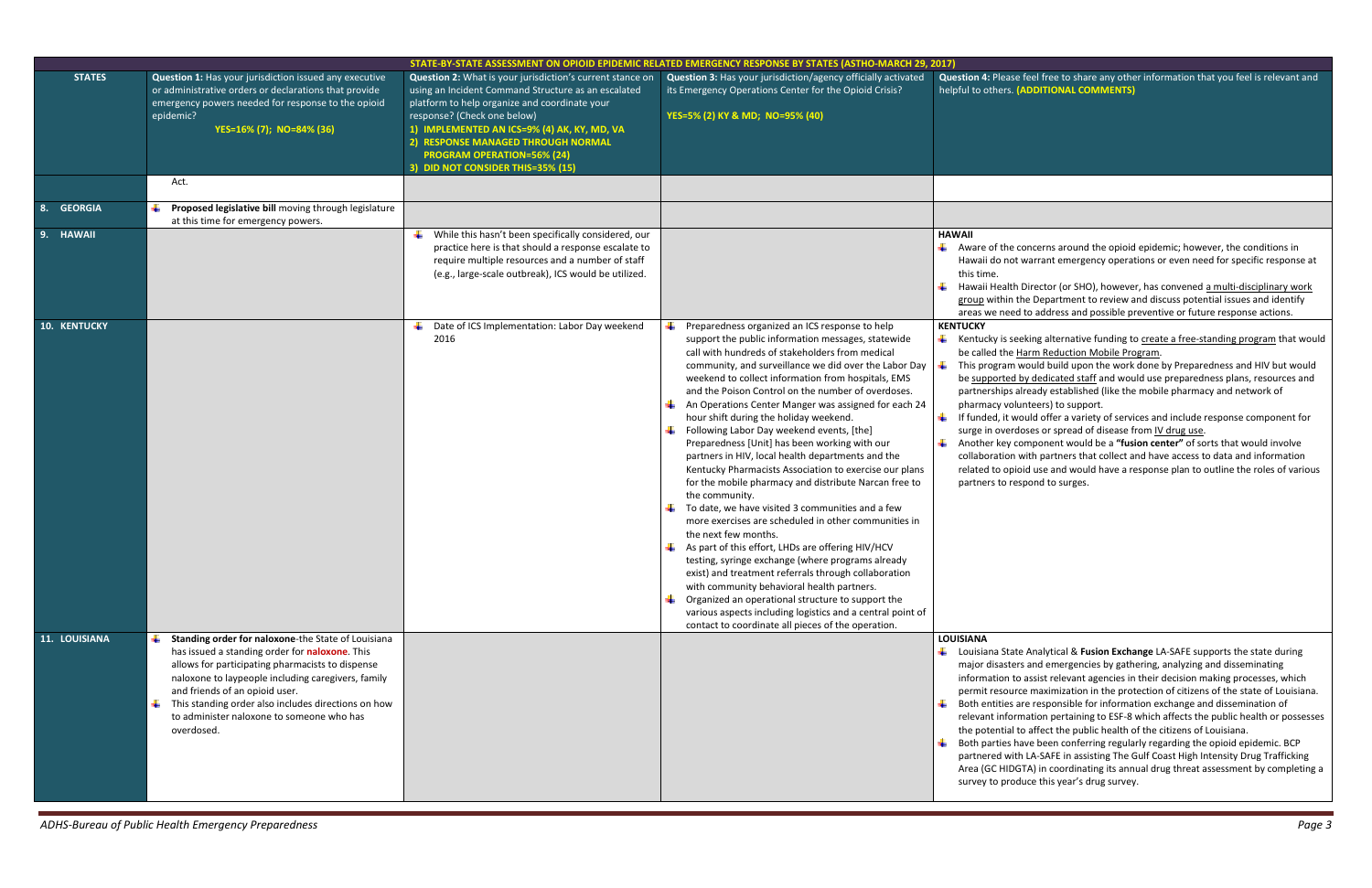ise feel free to share any other information that you feel is relevant and **helphane (ADDITIONAL COMMENTS)** 

rking across the department on this crisis. At this time the injury  $\frac{1}{2}$  staff as well as the executive office has been engaged.

program is open to assisting as needed with ICS structures as requested. **vernor executive orders** related to the opioid crisis.

he SOOP (State Opioid Overdose Prevention) group, which is convened cutive authority.

also been a lot of activity on this by the Attorney General's Office. **RE** 

ved beyond the point of needing an IMT response at this point, rather we intain capacity and organization to address the lasting effects of this drug

se has been multifaceted and has been led not by our public health t by the governor's office and the DHHS bureau of drug and alcohol hich is not part of the state public health agency.

Ith has been at the table though, just not in a lead role. ar relevance to PHEP, we used Strategic National Stockpile (SNS) and dispensing strategies for dispensing **naloxone** to communities to ioid-related deaths.

RAFT is in review.

ional Champions/Cells are identified using State Police Regions to with counterparts.

are being engaged.

ner Standing Order for **Naloxone** published.

ner letters to Clinicians and Pharmacists published.

y, there is a multi-agency collaboration between Secretariats of Health Resources and Public Safety.

ner and State Health Officer, briefed the Governor on the opioid health iuary; the Bureau for Public Health was asked to help craft legislation to nsively address the opioid crisis.

I assisted in developing the Governor's omnibus bill (Senate Bill 418) Id establish the Comprehensive Substance Use Reduction Act and create of Drug Control Policy under the direction of the Secretary of DHHR and ision of the State Health Officer.

|                          | STATE-BY-STATE ASSESSMENT ON OPIOID EPIDEMIC RELATED EMERGENCY RESPONSE BY STATES (ASTHO-MARCH 29, 2017)                                                                                                                                                                                                                                                                  |                                                                                                                                                                                                                                                                                                                                                                 |                                                                                                                                                                                                                                                                              |                                                                                                                                                                                |  |
|--------------------------|---------------------------------------------------------------------------------------------------------------------------------------------------------------------------------------------------------------------------------------------------------------------------------------------------------------------------------------------------------------------------|-----------------------------------------------------------------------------------------------------------------------------------------------------------------------------------------------------------------------------------------------------------------------------------------------------------------------------------------------------------------|------------------------------------------------------------------------------------------------------------------------------------------------------------------------------------------------------------------------------------------------------------------------------|--------------------------------------------------------------------------------------------------------------------------------------------------------------------------------|--|
| <b>STATES</b>            | Question 1: Has your jurisdiction issued any executive<br>or administrative orders or declarations that provide<br>emergency powers needed for response to the opioid<br>epidemic?<br>YES=16% (7); NO=84% (36)                                                                                                                                                            | Question 2: What is your jurisdiction's current stance on<br>using an Incident Command Structure as an escalated<br>platform to help organize and coordinate your<br>response? (Check one below)<br>1) IMPLEMENTED AN ICS=9% (4) AK, KY, MD, VA<br>2) RESPONSE MANAGED THROUGH NORMAL<br><b>PROGRAM OPERATION=56% (24)</b><br>3) DID NOT CONSIDER THIS=35% (15) | Question 3: Has your jurisdiction/agency officially activated<br>its Emergency Operations Center for the Opioid Crisis?<br>YES=5% (2) KY & MD; NO=95% (40)                                                                                                                   | Question 4: Plea<br>helpful to other                                                                                                                                           |  |
| 12. MARYLAND             | Executive Order (2015): Established statewide<br>advisory councils charged with making<br>recommendations.<br>Executive Order (2017): Established the OPIOID<br>¥<br>Crisis Response Structure designed to implement<br>those recommendations as well as other<br>recommendations.<br>Press Release signed March 1, 2017 on Maryland's<br>state of emergency and funding. | Established the "virtual response center" using ICS<br>principles.<br>OP&R was tasked with assisting in setting up the<br>structure that integrates response actions across<br>all state agencies.                                                                                                                                                              | Maryland established the "virtual response center"<br>(VirtOPs Center).<br>The Core Group includes DHMH/OPR; Maryland<br>₩.<br>Emergency Management Agency; DHMH/ Behavioral<br>Health Administration; Governor's Office, and more.                                          |                                                                                                                                                                                |  |
| 13. MINNESOTA            |                                                                                                                                                                                                                                                                                                                                                                           | Leadership is open to and embraces using ICS at<br>the Minnesota Department of Health.                                                                                                                                                                                                                                                                          |                                                                                                                                                                                                                                                                              | <b>MINESOTA</b><br>MDH is wor<br>prevention<br>The PHEP p<br>There is Go<br>MDH has th<br>under exec<br>There has a                                                            |  |
| <b>14. NEW HAMPSHIRE</b> | Several laws were rapidly enacted to specifically<br>allow for broader dispensing of naloxone. A<br>summary of the NH response is available here:<br>http://www.dhhs.nh.gov/dcbcs/bdas/documents/st<br>ate-response-opioid-crisis.pdf                                                                                                                                     | Considered but a formal ICS structure was not<br>activated.<br>The response was managed through a regular<br>team meeting that had some structure but did not<br>operate under the principals of ICS.                                                                                                                                                           |                                                                                                                                                                                                                                                                              | <b>NEW HAMPSHIP</b><br>NH has moy<br>need to ma<br>epidemic.<br>NH respons<br>agency, but<br>services, wh<br><b>Public healt</b><br>Of particula<br>inventory a<br>prevent opi |  |
| 15. UTAH                 | Executive Director issued a standing order that will<br>- ⊥<br>allow any Utah pharmacy to dispense a naloxone<br><b>kit</b> to anyone requesting it, at their expense.                                                                                                                                                                                                    |                                                                                                                                                                                                                                                                                                                                                                 |                                                                                                                                                                                                                                                                              |                                                                                                                                                                                |  |
| 16. VIRGINIA             | Virginia Declaration of Public Health Emergency<br>(November 21, 2016)<br>₩.<br>Virginia Standing Order (November 21, 2016)                                                                                                                                                                                                                                               | Virginia Addiction IMT-01/27/2016                                                                                                                                                                                                                                                                                                                               | VDH Emergency Coordination Center (ECC) is on<br>standby for potential surge.<br>VDH Incident Management Team (IMT) is activated.<br>4<br>Coordination at executive level co-chaired by<br>Secretaries of Health / Human Resources and Public<br>Safety / Homeland Security. | <b>VIRGINA</b><br><b>CONOPS DF</b><br>*<br>₩.<br><b>Health Regi</b><br>coordinate<br>¥<br>Coalitions a<br>4<br>Commissior<br>₩<br>Commissior<br>Additionally<br>and Human      |  |
| <b>17. WEST VIRGINIA</b> |                                                                                                                                                                                                                                                                                                                                                                           | WVDHHR is currently exploring ICS command<br>options to assist with information sharing,<br>coordination, and response activities.                                                                                                                                                                                                                              |                                                                                                                                                                                                                                                                              | <b>WEST VIRGINIA</b><br>$\leftarrow$ Commission<br>crisis in Jan<br>comprehen<br>The Bureau<br>which woul<br>the Office o<br>the supervis                                      |  |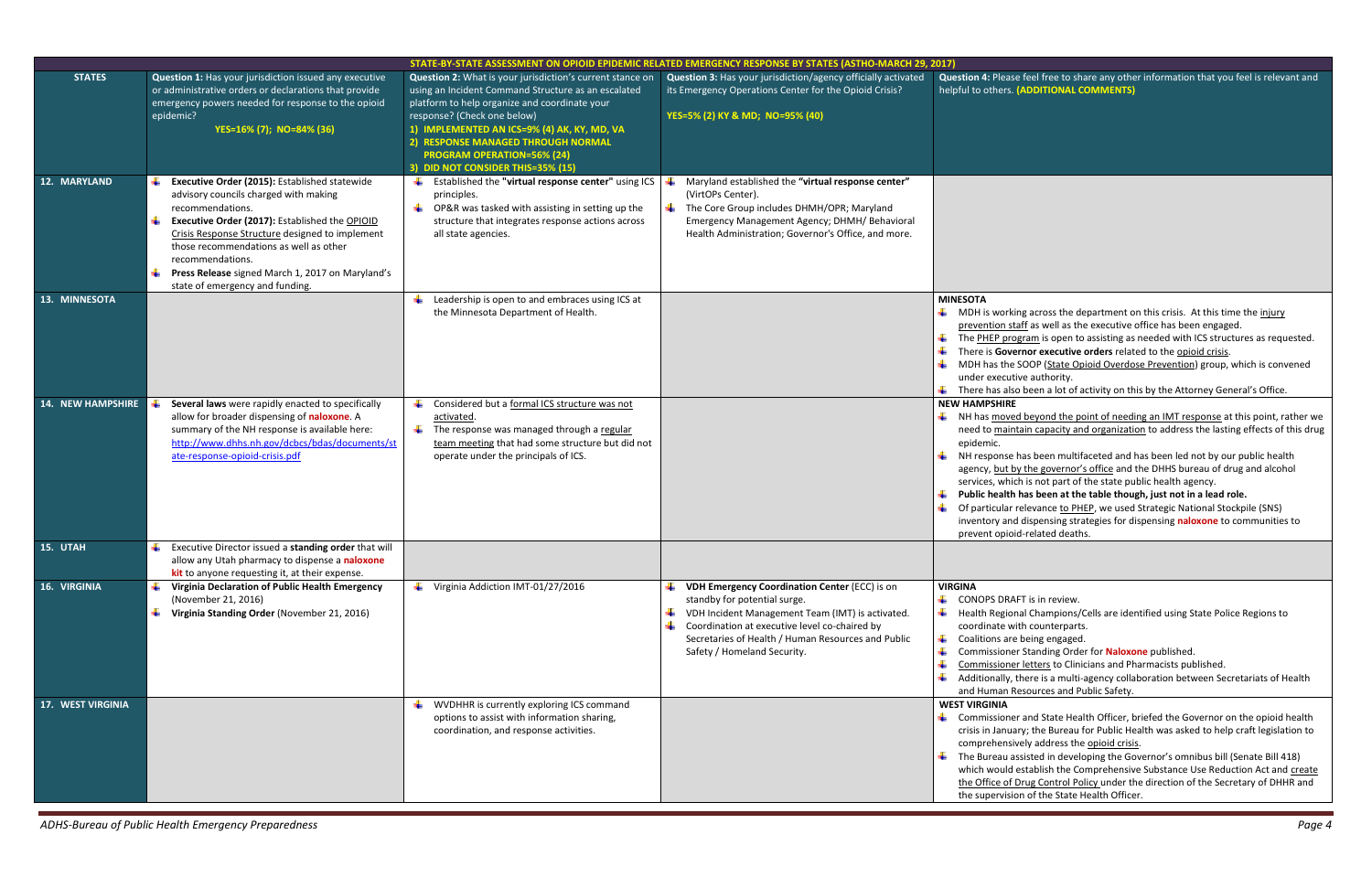*ADHS-Bureau of Public Health Emergency Preparedness Page 5*

se feel free to share any other information that you feel is relevant and **helphan (ADDITIONAL COMMENTS)** 

orporates the West Virginia Poison Center as a division of the Office. A bill, House Bill 3028, was introduced on March 15, 2017 Ine State Health Officer is directed to conduct a study of prescribing and history of persons who suffered a fatal or nonfatal opiate overdose in ars 2013-2015.

ing in a large number of activities related to the **opioid crisis involving** yndromic surveillance, outreach to forensic pathologists, EMS data PCC, behavioral health, risk communications, etc.

edness Unit is in the middle of the activities but the SEOC is still actively Flint.

an Opioid Taskforce that is assisting.

en working closely with locals agencies to characterize the opioid crisis in Id identify strategies to combat the issue.

een accessing a variety of health data information systems to identify eas within the state.

in 2014 a law was passed to allow first responders to carry and **Narcan (Naloxone),** and

w was passed allowing pharmacists to dispense **Narcan** while also **Dasalighty** of Narcan without a prescription.

islature is in session and working to pass Legislation that makes **Narcan** first responders (fire, police, etc.) to use for overdose calls. EMTs of all ready approved.

asn't been a declared or "activated" emergency in the state, there are a opioid abuse projects going on at the state level in our Public Health, Health, Medicaid, AG's Office, universities, and law enforcement systems. **N** 

a standing order from our State Health Director to allow naloxone by ders.

|                              |                                                                                                                                                                                                                |                                                                                                                                                                                                                                                                                                                                                                                                                                                                                                                                                      | STATE-BY-STATE ASSESSMENT ON OPIOID EPIDEMIC RELATED EMERGENCY RESPONSE BY STATES (ASTHO-MARCH 29, 2017)                                                   |                                                                                                                                                                                         |  |
|------------------------------|----------------------------------------------------------------------------------------------------------------------------------------------------------------------------------------------------------------|------------------------------------------------------------------------------------------------------------------------------------------------------------------------------------------------------------------------------------------------------------------------------------------------------------------------------------------------------------------------------------------------------------------------------------------------------------------------------------------------------------------------------------------------------|------------------------------------------------------------------------------------------------------------------------------------------------------------|-----------------------------------------------------------------------------------------------------------------------------------------------------------------------------------------|--|
| <b>STATES</b>                | Question 1: Has your jurisdiction issued any executive<br>or administrative orders or declarations that provide<br>emergency powers needed for response to the opioid<br>epidemic?<br>YES=16% (7); NO=84% (36) | Question 2: What is your jurisdiction's current stance on<br>using an Incident Command Structure as an escalated<br>platform to help organize and coordinate your<br>response? (Check one below)<br>1) IMPLEMENTED AN ICS=9% (4) AK, KY, MD, VA<br>2) RESPONSE MANAGED THROUGH NORMAL<br><b>PROGRAM OPERATION=56% (24)</b><br>3) DID NOT CONSIDER THIS=35% (15)                                                                                                                                                                                      | Question 3: Has your jurisdiction/agency officially activated<br>its Emergency Operations Center for the Opioid Crisis?<br>YES=5% (2) KY & MD; NO=95% (40) | <b>Question 4: Plea</b><br>helpful to others                                                                                                                                            |  |
|                              |                                                                                                                                                                                                                |                                                                                                                                                                                                                                                                                                                                                                                                                                                                                                                                                      |                                                                                                                                                            | The bill inco<br>companion<br>₩.<br>In the bill, T<br>treatment h<br>calendar yea                                                                                                       |  |
| <b>18. RHODE ISLAND</b>      |                                                                                                                                                                                                                | In 2015, briefly discussed the potential for issuing<br>÷<br>a public health emergency, which would ultimately<br>then include ICS activation.<br>RI activated (RIDOH's EOP includes a section for<br>₩.<br>informal activation, which is usually the activation<br>of a Task Force to help coordinate a cross-<br>Department effort), the Governor's Overdose Task<br>Force, the RIDOH Internal Overdose Task Force,<br>and the weekly state leadership OD calls allow for<br>an acceptable one step down from statewide ICS<br>activation for now. |                                                                                                                                                            |                                                                                                                                                                                         |  |
| 19. MICHIGAN                 |                                                                                                                                                                                                                |                                                                                                                                                                                                                                                                                                                                                                                                                                                                                                                                                      |                                                                                                                                                            | <b>MICHIGAN</b><br>₩.<br>MI is engagi<br>enhanced sy<br>monitoring,<br>÷<br>The <u>Prepare</u><br>working on<br>$\blacksquare$ MI also has                                              |  |
| 20. MISSOURI                 |                                                                                                                                                                                                                |                                                                                                                                                                                                                                                                                                                                                                                                                                                                                                                                                      |                                                                                                                                                            | <b>MISSOURI</b><br>$\blacksquare$ MO has bee<br>Missouri and<br>۰.<br>DHSS has be<br>high risk are<br>₩.<br>In addition,<br>administer l<br>$\downarrow$ In 2016 a lay<br>legalizing po |  |
| 21. MISSISSIPPI              |                                                                                                                                                                                                                |                                                                                                                                                                                                                                                                                                                                                                                                                                                                                                                                                      |                                                                                                                                                            | <b>MISSISSIPPI</b><br>$\leftarrow$ The MS Legi<br>available to<br>levels are al                                                                                                         |  |
| 22. NEBRASKA                 |                                                                                                                                                                                                                |                                                                                                                                                                                                                                                                                                                                                                                                                                                                                                                                                      |                                                                                                                                                            | <b>NEBRASKA</b><br>$\frac{1}{2}$ While this h<br>number of c<br>Behavioral <b>H</b>                                                                                                     |  |
| 23. NORTH<br><b>CAROLINA</b> |                                                                                                                                                                                                                |                                                                                                                                                                                                                                                                                                                                                                                                                                                                                                                                                      |                                                                                                                                                            | <b>NORTH CAROLIN</b><br>$\downarrow$ NC enacted<br>first respond<br><b>NEW MEXICO</b>                                                                                                   |  |
| 24. NEW MEXICO               |                                                                                                                                                                                                                |                                                                                                                                                                                                                                                                                                                                                                                                                                                                                                                                                      |                                                                                                                                                            | $\frac{1}{2}$ NM has the<br>years since :<br>$\frac{1}{2}$ New Mexico<br>having the <b>k</b>                                                                                            |  |

had the highest rate of drug overdose death among states for most 1992 and this has been a crisis in this state since at least 1999. **n** is one of 4 states recognized by the National Safety Council in 2016 as **having the best policy approach to the epidemic**.